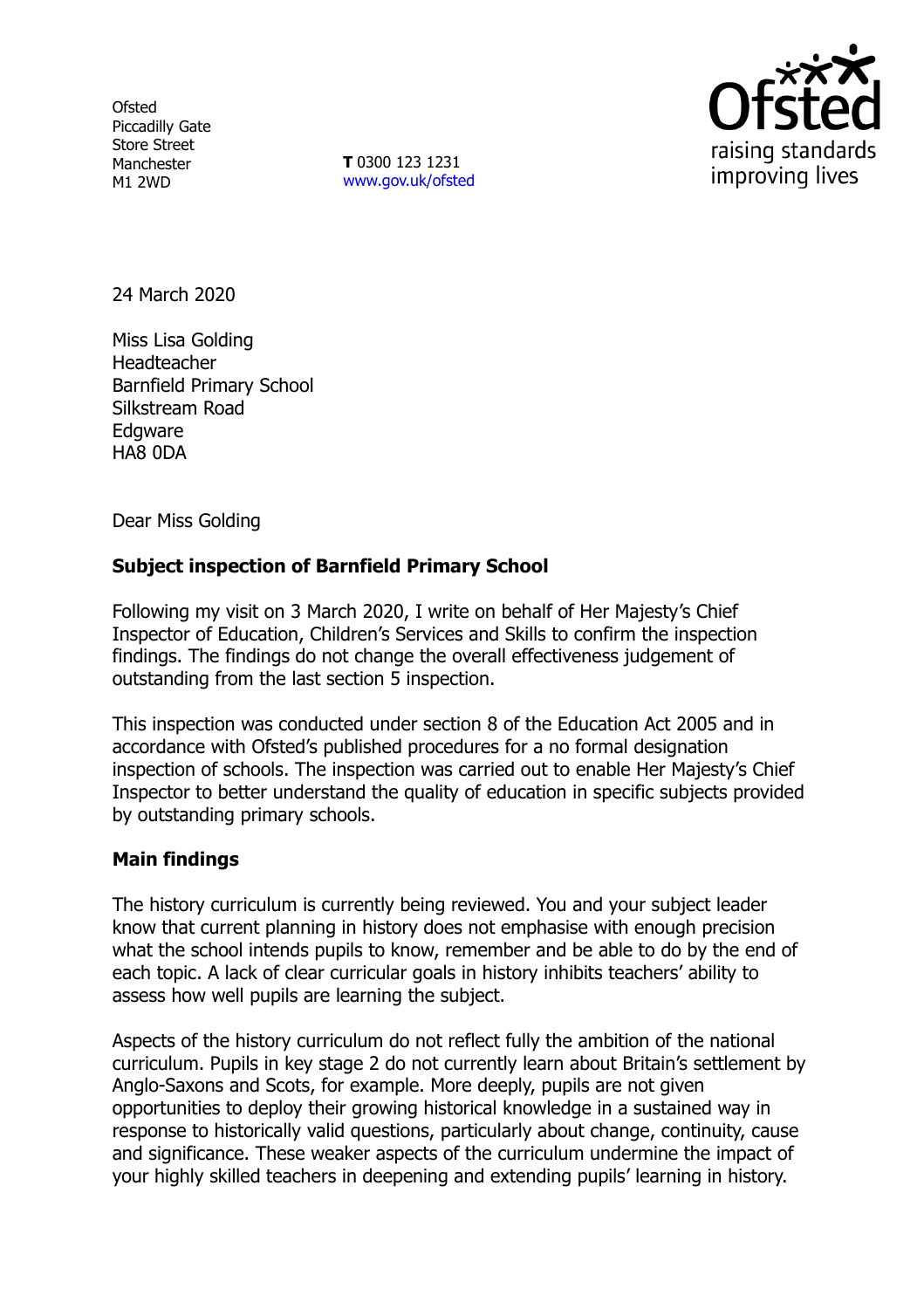

Hence, the high levels of motivation and enjoyment the teachers have cultivated in pupils, and pupils' palpable enthusiasm for history, do not consistently result in the best possible outcomes.

The work in pupils' books shows that teachers sometimes devise for themselves good-quality questions about history. However, pupils are rarely given enough time to respond to these questions in any depth. For example, Year 5 books showed how pupils had spent time drawing and labelling a picture of a market stall from medieval Baghdad. Only after the work was complete, were pupils asked to reflect on the importance of trade in spreading Islamic ideas. Similarly, in Year 4, pupils gathered lots of information about Alfred the Great, but only after they had finished the work were they asked to consider why he was given this epithet. Consequently, the pupils' responses to both of these valuable and well-conceived questions were limited to a single sentence.

Pupils learn to draw contrasts and connections between different civilisations from the same period of history. For example, they compare early Islamic civilisation to early medieval Europe and the Shang dynasty with Ancient Egypt and Ancient Greece. Teachers make connections routinely, explicitly and accurately. Pupils' sense of period is also enhanced by the homework tasks they are set to enrich their understanding of the topics taught. Although the key stage 2 curriculum is not sequenced chronologically, teachers regularly refer to previous learning, and use timelines, to help pupils place the topics they are learning about in their historical context. The pupils I spoke with had a secure grasp of chronology. However, a few said they found jumping backwards and forwards to be confusing.

Since joining the school in September, you have prioritised improving the curriculum across the foundation subjects. You have put in place plans to increase the blocks of time devoted to different subjects, including history, to give pupils more time to deepen and embed their knowledge. You have also empowered your subject leaders by giving them licence to lead rather than merely coordinate their subjects. You are currently providing the training needed for them to carry out their roles effectively. Your teachers reflect constantly on their practice, and they welcome the additional support and challenge they are receiving from the subject leaders, including in history.

The subject leader is carrying out her role very effectively. While the findings from this visit added precision to her understanding of how history can be improved, she had already identified the changes needed prior to my visit. She has made good use of her visits to lessons and discussions with pupils this year, to bring about initial improvements to the curriculum. As a result, staff now have a shared understanding of the vocabulary that pupils need to deploy during each topic. The subject leader has also helped refine teachers' short-term planning by helping teachers focus more on what they want pupils to learn rather than what they want pupils to do. Similarly, she has challenged and supported teachers where their planning was not firmly rooted in developing pupils' historical knowledge.